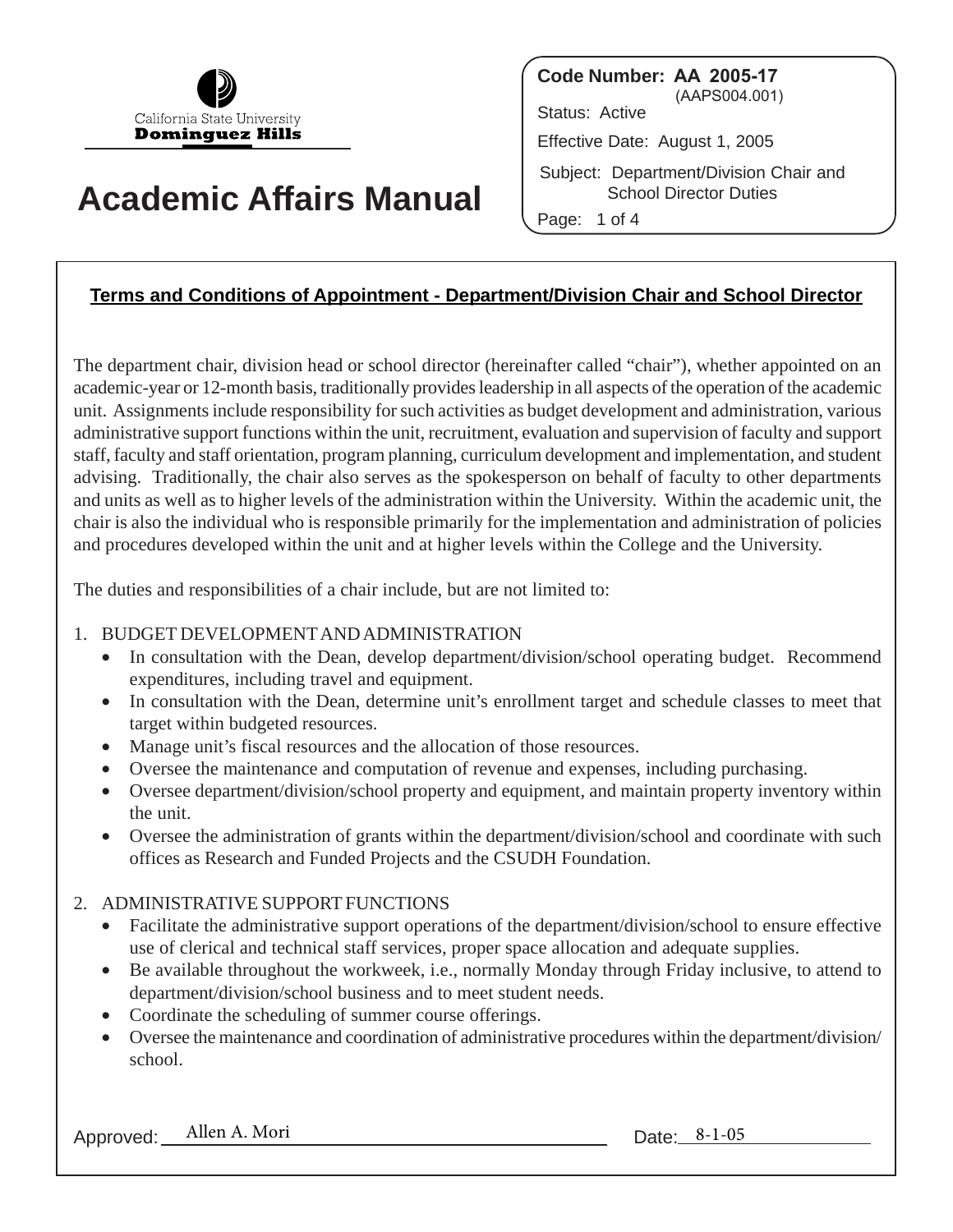## Code Number: **AA 2005-17** (AAPS004.001) Page 2 of 4

- Be familiar with all relevant CSU, University and College policies, procedures and rules.
- Prepare department/division/school correspondence as necessary. Provide reports at request of College or University administrators on such matters as faculty workload, release time, assigned time, changes in employment status of department/division/school personnel.
- Ensure the proper and orderly maintenance of all department/division/school records.
- Facilitate health and safety monitoring in cooperation and coordination with the Office of Environmental Health and Occupational Safety (EHOS).

## 3. RECRUITMENT

- Coordinate recruitment of faculty in accordance with applicable University policies and procedures.
- Assess potential faculty through recommendations, personal interviews, reference checks and/or examination of a candidate's credentials and academic preparation in the areas of teaching, scholarship and creative activities, and service. For full-time faculty positions, whether on a tenure-track or lecturer basis, such assessments shall be provided to a search committee as noted below.
- Recommend appointment of full-time faculty, whether on a tenure-track or lecturer basis, to an appropriately constituted search committee that may include the department chair, division head or school director.
- Consistent with established policies and procedures, appoint candidates to part-time temporary lecturer positions in coordination with a department/division/school personnel committee if any.
- Recruit and select clerical and technical staff to support the unit's instructional programs and needs.

## 4. EVALUATION AND SUPERVISION

- Participate in the evaluation of the performance of faculty in accordance with applicable provisions of the Unit 3 (Faculty) contract, as well as College and University policies and procedures, to aid in their professional growth and development. Provide recommendations and data as appropriate to faculty committees and administrators in making decisions in such processes as reappointment, tenure and promotion (RTP), evaluation of tenured faculty (post-tenure review).
- Supervise the work of clerical and technical support staff within the department/division/school.
- Consult with the Dean, as may be necessary, concerning the performance of staff personnel.

# 5. ORIENTATION

- Ensure that new faculty are oriented to the goals and direction of the basic instructional mission of the University.
- Orient part-time faculty to assure they complement the role of full-time faculty in the unit.
- Encourage faculty to expand their professional development relative to their disciplines, as well as interpersonal relations with students and colleagues and interactions with faculty and staff within the department/division/school and University.
- Discuss with faculty the degree to which their work meets the unit's instructional programs and needs.
- Counsel faculty regarding the criteria upon which their performance will be judged for RTP and other evaluation purposes.
- Ensure all department/division/school personnel are aware of relevant CSU, University and College policies and procedures.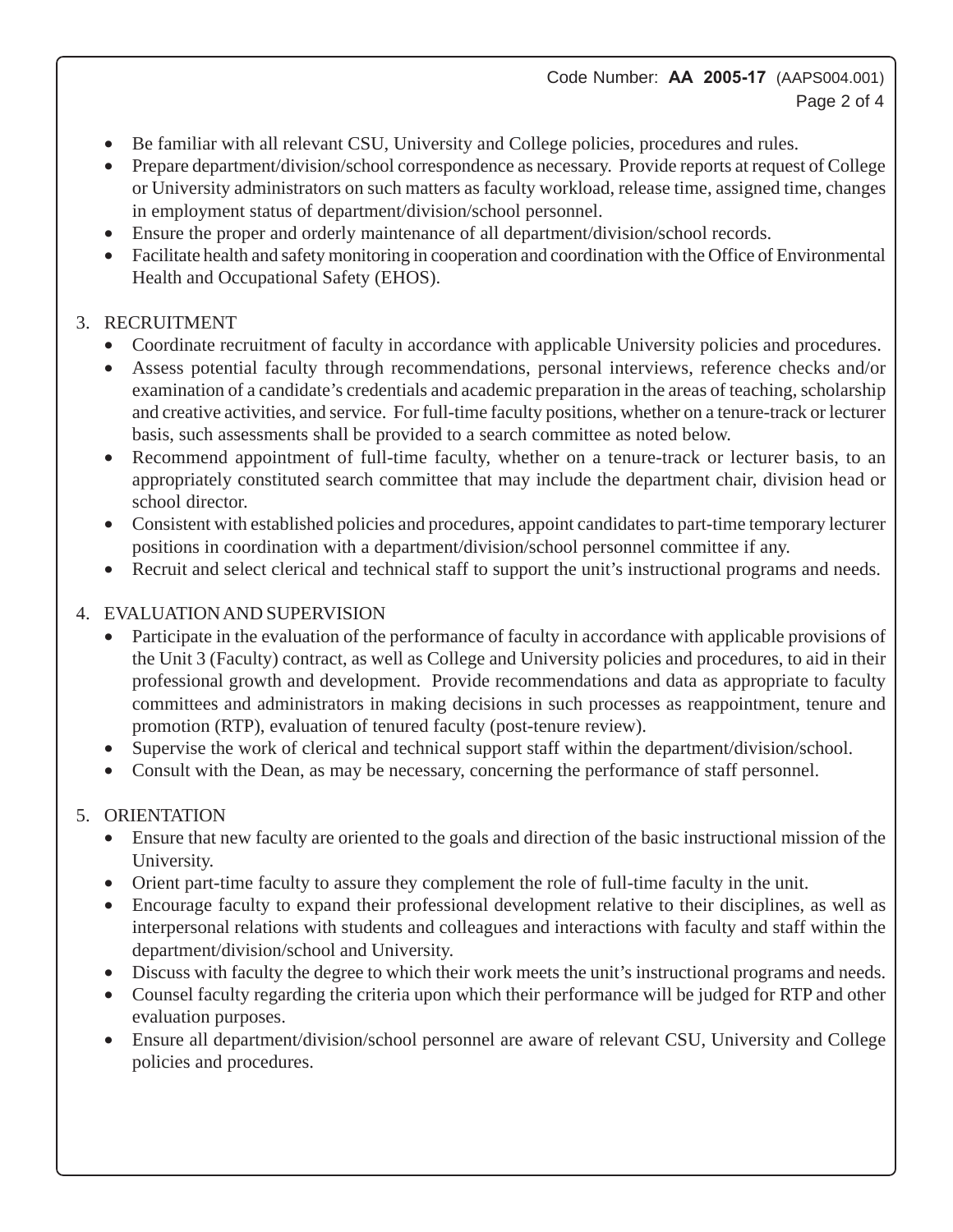## 6. LEADERSHIP AND ADVOCACY

- Encourage faculty to pursue excellence in teaching and to engage actively in scholarly and creative activities.
- Encourage faculty to undertake ongoing programs to update their instructional and professional activities and to participate in professional organizations at the local, state and national levels.
- Promote faculty involvement in department/division/school, College, University and community activities, particularly through service on faculty committees.
- Act as department/division/school contact for civic and professional organizations and when hosting on- and off-campus community-related functions.
- Articulate the needs, problems and views of the department/division/school faculty to College and University administrative levels when appropriate.
- Represent the department/division/school within the College and University, and coordinate department/ division/school affairs with the College and University administration.
- Assist in the implementation and administration of University and College policies and procedures within the department/division/school.
- Justify department/division/school needs and advocate for appropriate support to assure continuation and development of instructional programs.
- Conduct and lead regular department/division/school meetings. Disseminate information to faculty and support staff.
- Maintain open communications among faculty, staff and students.
- Promote a harmonious, collegial and collaborative environment within the department/division/ school, and use data-driven decision-making as appropriate.

# 7. CURRICULUM AND PROGRAM PLANNING

- Develop and evaluate curricular programs and plans, and implement the unit's undergraduate, postbaccalaureate and graduate programs.
- Publicize and promote new courses, existing undergraduate, post-baccalaureate and graduate programs and specialized programs within the University and the community, particularly among prospective students.
- Coordinate certification/articulation of courses between the department/division/school and University articulation officers.
- Oversee the maintenance of advising and curriculum materials in the department/division/school.
- Articulate student requests and recommendations on curricular matters to the faculty to ensure the unit's curriculum is responsive to student needs, seeking input where appropriate.
- Manage the formulation of department/division/school self-studies and coordinate program reviews.
- Provide reports upon request of College or University administrators on matters such as program review, student learning outcome, program effectiveness.
- Act as the department/division/school coordinator for all applicable accreditation activities.
- Oversee the formulation of class schedules and University Catalog copy.
- Propose and be responsive to new ideas, innovative courses and alternatives to existing programs.